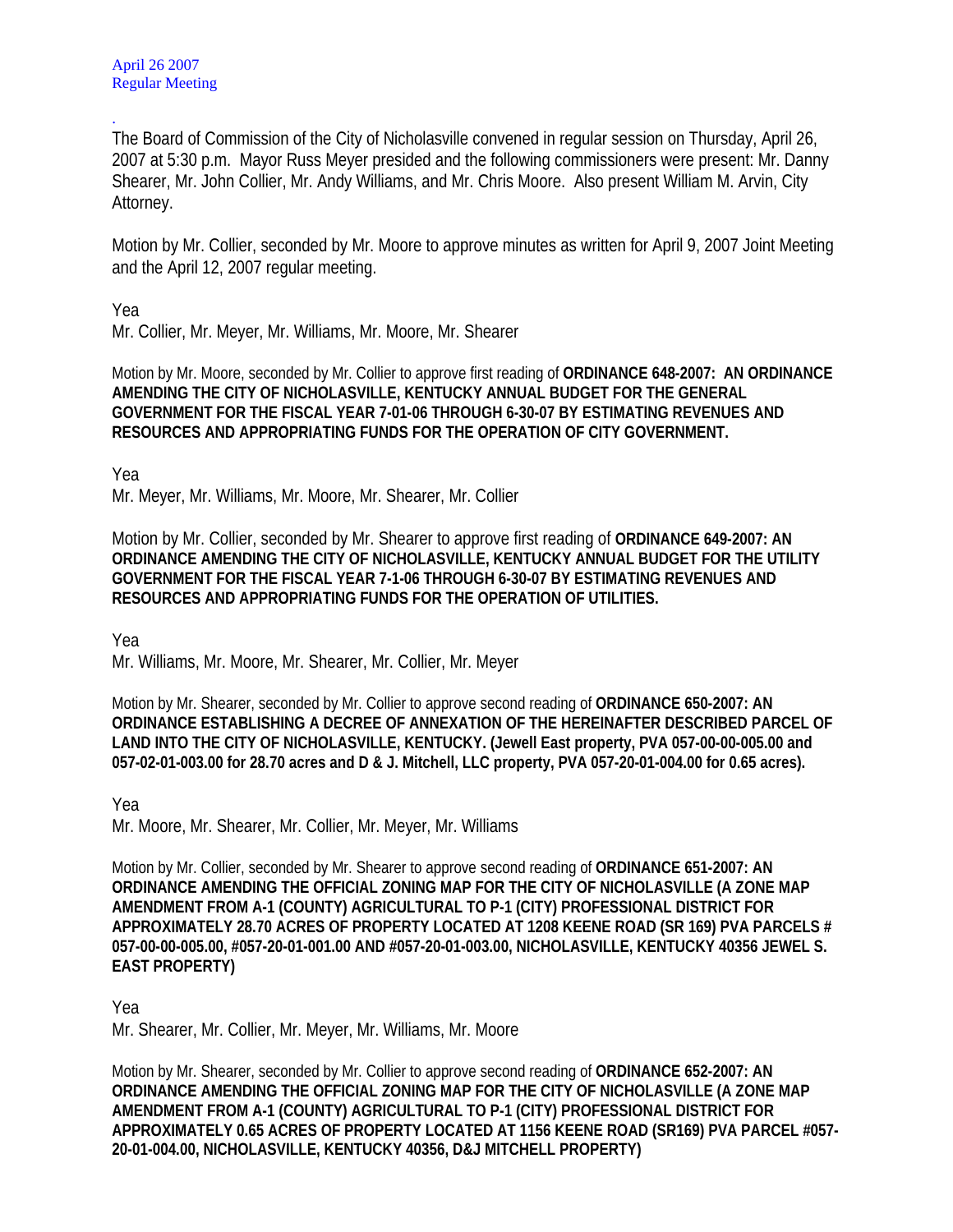. Yea

Mr. Collier, Mr. Meyer, Mr. Williams, Mr. Moore, Mr. Shearer

Motion by Mr. Collier seconded by Mr. Shearer to approve second reading of **ORDINANCE 653-2007: AN ORDINANCE AMENDING THE OFFICIAL ZONING MAP FOR THE CITY OF NICHOLASVILLE (A ZONE MAP AMENDMENT FROM R-1D (SINGLE FAMILY RESIDENTIAL) TO P-1 (PROFESSIONAL DISTRICT) FOR APPROXIMATELY 18.30 ACRES OF PROPERTY LOCATED ON KEENE ROAD (NORTH OF 1208 KEENE ROAD (SR 169), PVA PARCEL #057-00-00-004.00, NICHOLASVILLE, Kentucky 40356 (DAY 99 FAMILY LIMITED PARTNERSHIP PROPERTY)** 

Yea

Mr. Meyer, Mr. Williams, Mr. Moore, Mr. Shearer, Mr. Collier

Motion by Mr. Meyer, seconded by Mr. Shearer to approve second reading of **ORDINANCE 654-2007: AN ORDINANCE PROVIDING FOR THE RELINQUISHMENT OF AUTHORITY AND RESPONSIBILITY ASSOCIATED WITH ANY GOVERNMENTAL EMPLOYMENT BY THE LOCAL EMERGENCY MANAGEMENT DIRECTOR.** 

Yea

Mr. Williams, Mr. Moore, Mr. Shearer, Mr. Collier, Mr. Meyer

Motion by Mr. Collier, seconded by Mr. Williams to accept bid for custodial services for the municipal buildings from Blanton's Commercial Cleaning LLC for \$3,200 monthly to include the Corman Building, City Hall, Utility Building, and the maintenance buildings adding cleaning windows two times a year, cleaning carpets once a year and buffing floors monthly for a period of two years.

Yea

Mr. Moore, Mr. Shearer, Mr. Collier, Mr. Meyer, Mr. Williams

Motion by Mr. Shearer, seconded by Mr. Collier to authorize the Mayor to enter into a contract between the City of Nicholasville and Kriss Lowry & Associates for the Stratton Avenue CDBG Project.

Yea

Mr. Shearer, Mr. Collier, Mr. Meyer, Mr. Williams, Mr. Moore

Motion by Mr. Collier, seconded by Mr. Moore to accept public improvements for Enterprise Park as recommended by the Nicholasville Planning Commission.

Yea

Mr. Collier, Mr. Meyer, Mr. Williams, Mr. Moore, Mr. Shearer

Motion by Mr. Moore, seconded by Mr. Shearer to authorize the Mayor to sign the contract between the City of Nicholasville, Jessamine County Fiscal Court and the YMCA of Central Kentucky for providing management services for the operation of the swimming pool for a period running from January 1, 2007 and December 31, 2010.

Yea Mr. Meyer, Mr. Williams, Mr. Moore, Mr. Shearer, Mr. Collier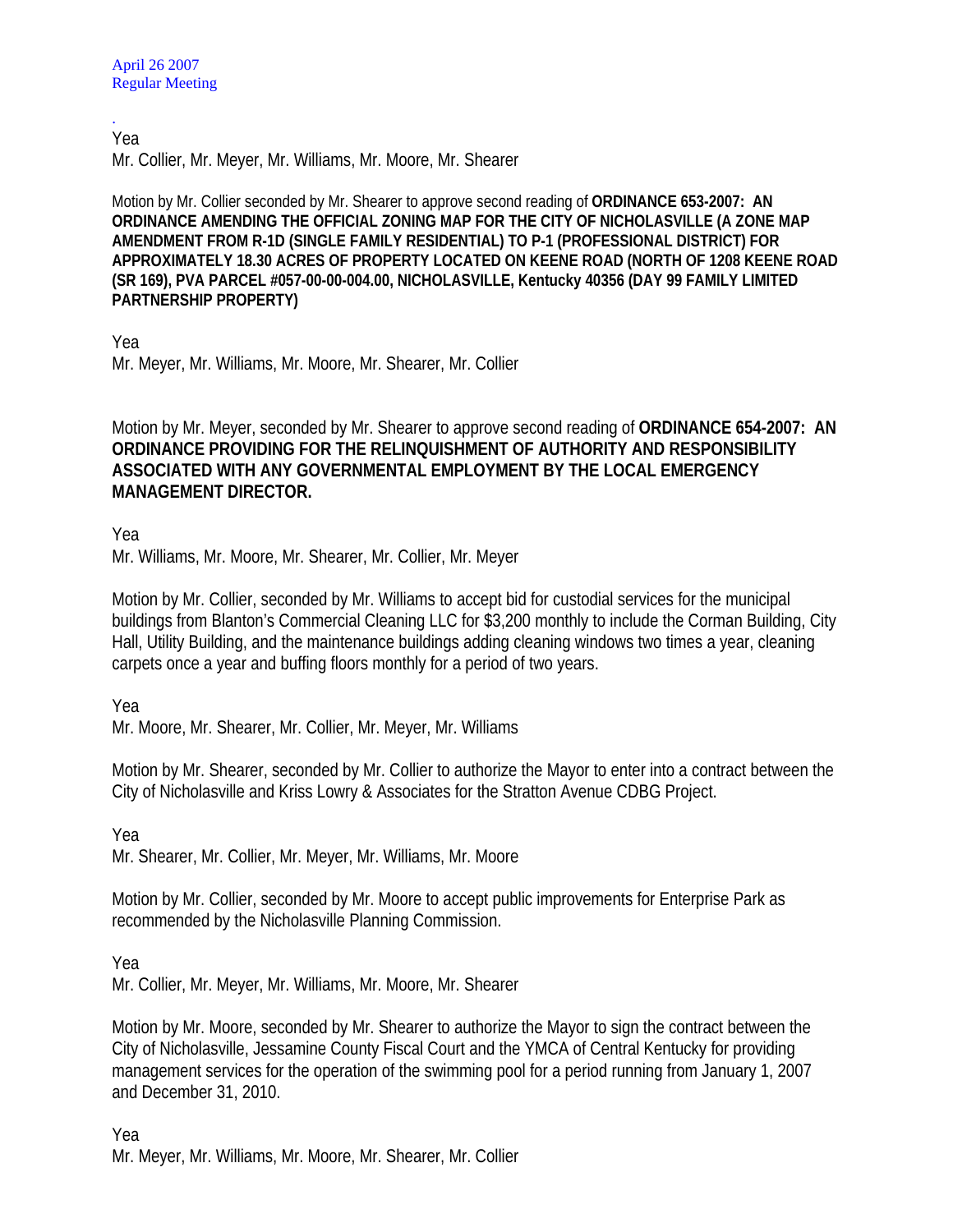Motion by Mr. Collier, seconded by Mr. Williams to authorize the Mayor to sign A RESOLUTION OF THE CITY OF NICHOLASVILLE, KENTUCKY REQUESTING THAT THE KENTUCKY ECONOMIC DEVELOPMENT FINANCE AUTHORITY ISSUE INDUSTRIAL BUILDING REVENUE BONDS TO FINANCE AN INDUSTRIAL BUILDING PROJECT WITHIN THE CITY FOR GOODWILL INDUSTRIES OF KENTUCKY, INC.

Yea

.

Mr. Williams, Mr. Moore, Mr. Shearer, Mr. Collier, Mr. Meyer

Motion by Mr. Shearer, seconded by Mr. Williams to authorize the Mayor to sign School Resource Office Agreement between the City of Nicholasville and the Jessamine County Board of Education to provide four (4) school resource officers at East Jessamine High School, West Jessamine High School, East Jessamine Middle School and West Jessamine Middle School. The term shall commence on July 1, 2007 and expire one (1) year thereafter on June 30, 2008. The City of Nicholasville will finance one-third of the cost of the program not to exceed \$86,267.

Yea Mr. Shearer, Mr. Collier, Mr. Meyer, Mr. Williams Nay Mr. Moore

Motion by Mr. Collier, seconded by Mr. Williams to approve Tom Calkins to act as City Clerk for the remainder of the meeting.

Mr. Shearer, Mr. Collier, Mr. Meyer, Mr. Williams, Mr. Moore

Motion by Mr. Collier, seconded by Mr. Shearer to authorize the Mayor to sign a letter of Sewer Availability for Toyota (Day Properties, Tract 1 consisting of 1 lot, 15.01 acres +/-).

Yea

Mr. Collier, Mr. Meyer, Mr. Williams, Mr. Moore, Mr. Shearer

Motion by Mr. Collier, seconded by Mr. Williams to authorize the Mayor to sign a Water Availability letter for the Old Railroad/Bethany Road WTL Grant Project.

Yea

Mr. Meyer, Mr. Williams, Mr. Moore, Mr. Shearer, Mr. Collier

Motion by Mr. Shearer, seconded by Mr. Williams to appoint Shawn Murphy and Brian Welch to the Nicholasville Planning Commission with terms to expire May 1, 2011.

Yea Mr. Williams, Mr. Moore, Mr. Shearer, Mr. Meyer Abstaining Mr. Collier